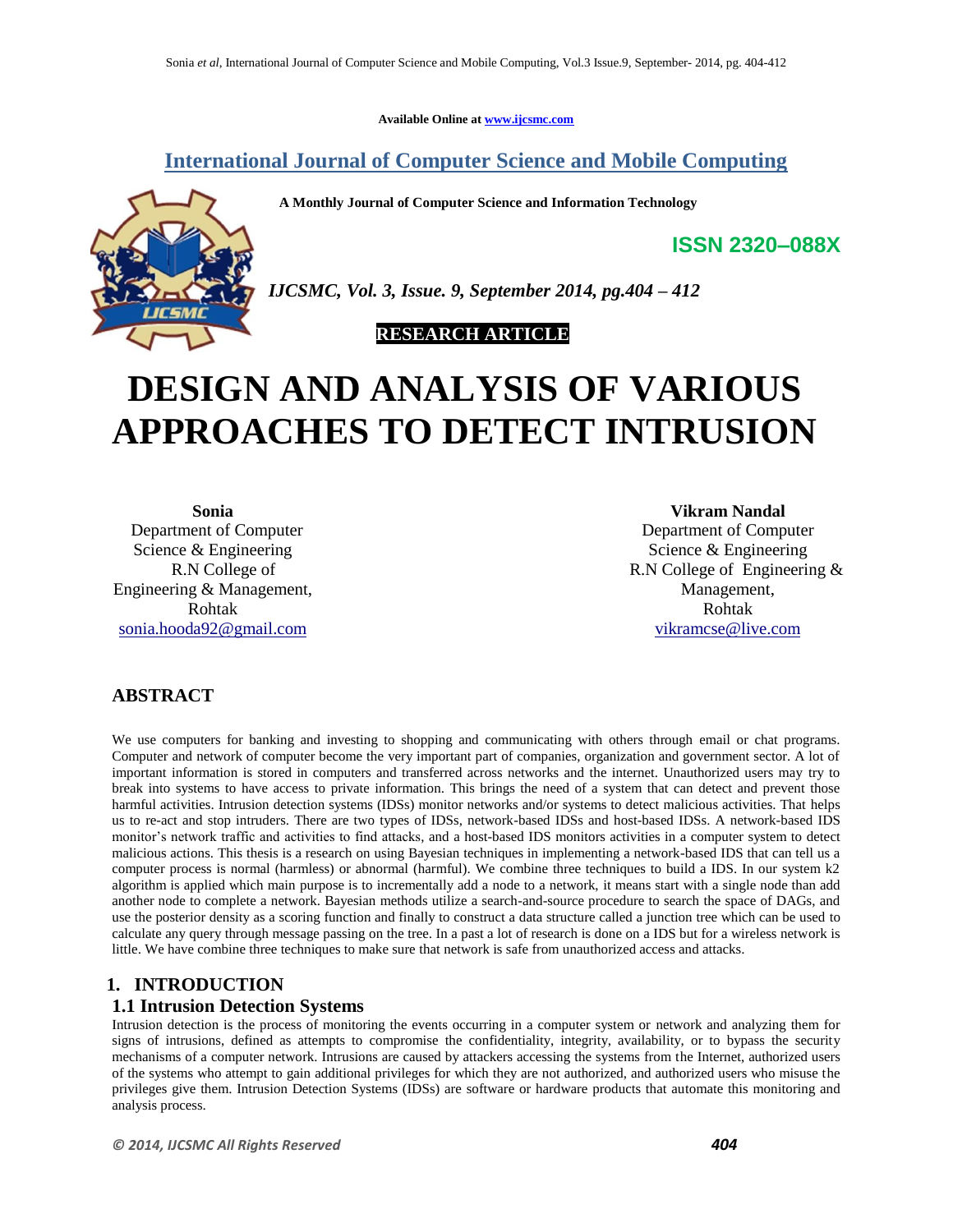## **1.2 Use of Intrusion Detection Systems:**

Intrusion detection allows organizations to protect their systems from the threats that come with increasing network connectivity and reliance on information systems. Give the level and nature of modern network security threats, the question for security professionals should not be whether to use intrusion detection, but which intrusion detection features and capabilities to use. IDSs have gained acceptance as a necessary addition to every organization's security infrastructure. Despite the documented contributions intrusion detection technologies make to system security, in many organizations one must still justify the acquisition of IDSs. There are several compelling reasons to acquire and use IDSs:

- 1. To prevent problem behaviors by increasing the perceived risk of discovery any punishment for those who would attack or otherwise abuse the system.
- 2. To detect attacks and other security violations that is not prevented by other security measures.<br>3. To detect the deal with the preambles to attacks (commonly experienced as networks probes
- 3. To detect the deal with the preambles to attacks (commonly experienced as networks probes and other "doorknob rattling" activities).
- 4. To document the existing threat to an organization.
- 5. To act as quality control for security design and administration, especially of large and complex enterprises.
- 6. To provide useful information about intrusions that do take place, allowing improved diagnosis, recovery, and correction of causative factors.

## **2. RELATED WORK**

#### **2.1 Anomaly Detection:**

Anomaly detection techniques establish a "normal activity profile" for a system; we could, in theory, flag all system states varying from the established profile by statistically significant amounts as intrusion attempts [ Krister, Johansen (2003)]. However, if we consider that the set of intrusive activities only intersects the set of anomalous activities instead of being exactly the same, we find a couple of interesting possibilities:

Anomalous activities that are not intrusive are flagged as intrusive.

Intrusive activities that are not anomalous result in false negatives (events are not flagged intrusive, though they actually are). The main issues in anomaly detection systems thus become the selection of threshold levels so that neither of the above 2 problems is reasonably magnified, and the selection of features to monitor. Anomaly detection systems are also computationally expensive because of the overhead of keeping track of, and possibly updating several system profile metrices. A block diagram of typical anomaly detection.



#### **Figure 2.1 Anomaly Detection Systems**

There have been a few approaches to anomaly intrusion detection systems, namely:

- STATSTICAL APPROACHES
- PREDICTIVE PATTERN RECOGNITION
- NEURAL NETWORK

#### **2.2 Misuse Detection:**

It uses a pre known signature or pattern to compare with incoming traffic. In the signature detection there are several methods to detect the intrusion patterns. The detection approaches, such as expert system, pattern recognition are grouped on the misuse. The concept behind misuse detection that these systems are not unlike virus detection systems – they can detect many or all known attack patterns, but they are of little use for as yet unknown attack methods. An interesting point to note is that anomaly detection systems try to detect the complement of "bad" behavior. Misuse detection systems try to recognize known "bad" behavior. The main issues in misuse detection systems are how to write a signature that encompasses all possible variations of the pertinent attack, and how to write signatures that do not also match non – intrusive activity. A block diagram of typical misuse detection system is given below.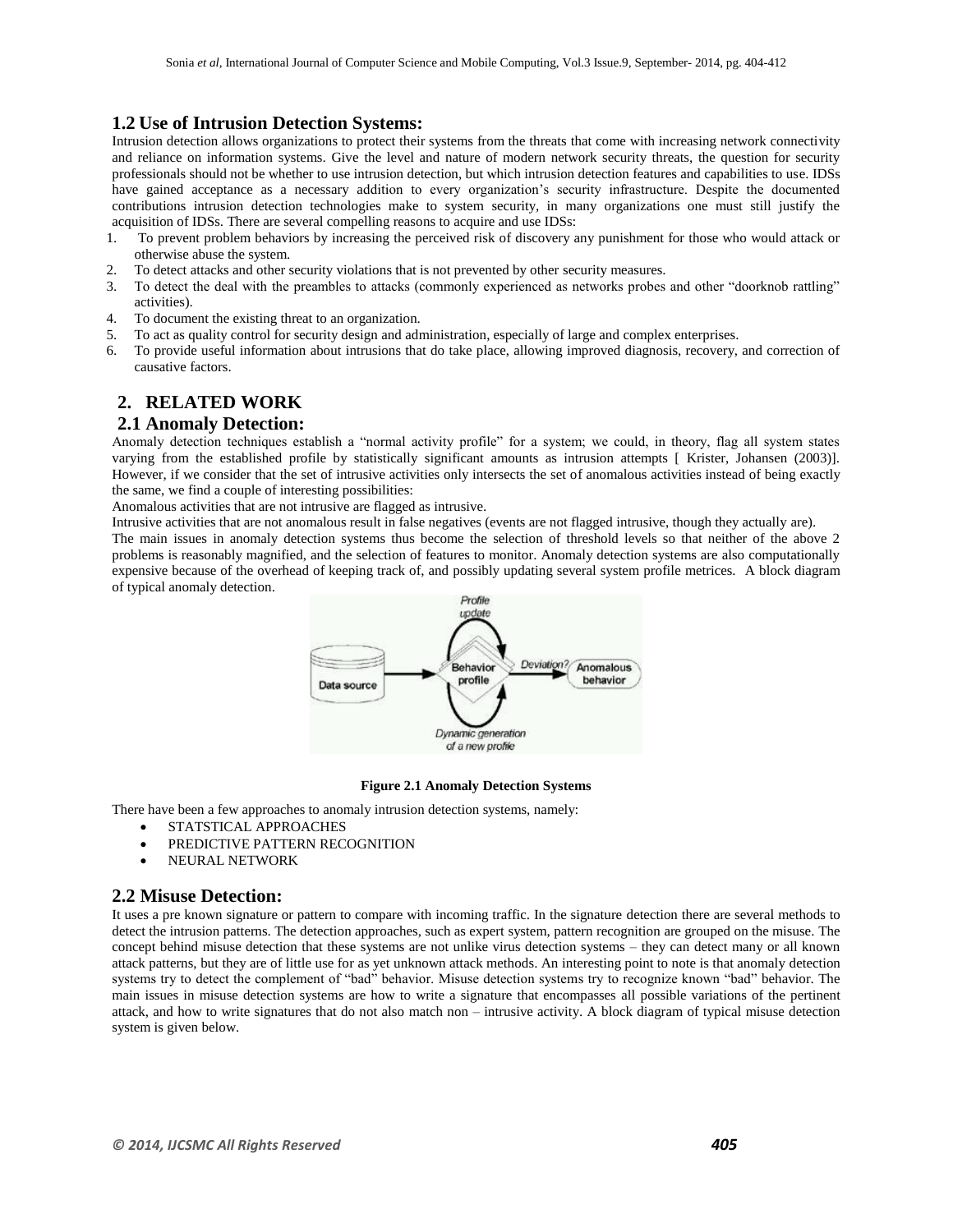

**Figure 2.2 Misuse Detection system**

- EXPERT SYSTEMS
- **KEYSTROKE MONITORING**
- MODEL BASED INTRUSION DETECTION
- NETWORK BASED INTRUSION DETECTION
- HOST BASED INTRUSION DETECTION

## **3. PROPOSED SCHEME**

A Bayesian network is used to model a domain containing uncertainty. It is a directed acyclic graph (DAG) where each node represents a discrete random variable if Interest.



Fig 4.1 A Simple Example of Bayesian Network

Each node contains the states of the random variable that it represents and a conditional probability table (CPT). The CPT of a node contains probabilities of the node being in a specific state given the states of its parents. The parent-child relationship between nodes in a Bayesian network indicates the direction of causality between the corresponding variables. That is, the variable represented by the child node is causally dependent on the ones represented by its parents.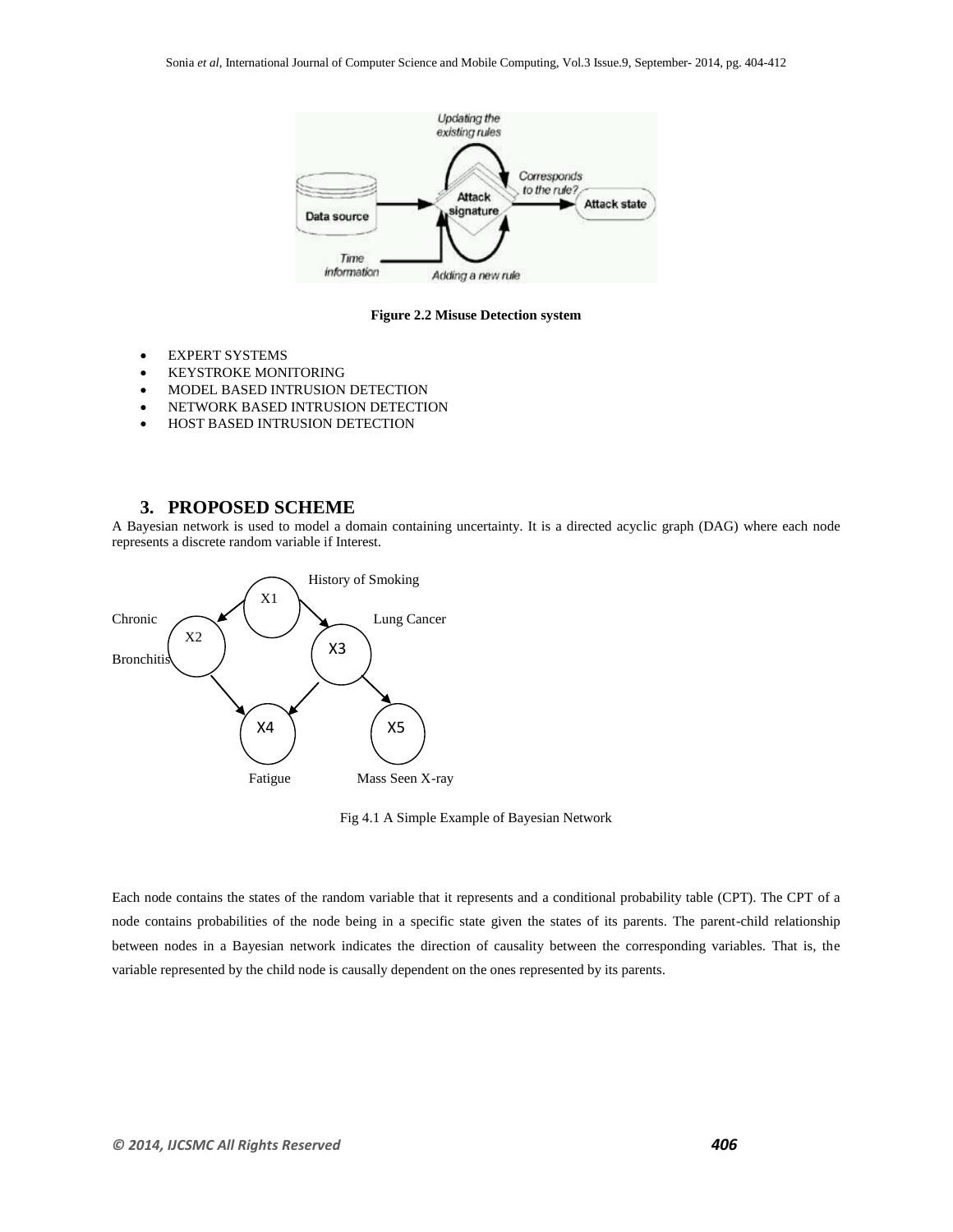| $P(X1=no)=0.8$                | $P(X1 = yes) = 0.2$            |
|-------------------------------|--------------------------------|
| $P(X2=absent X1=no)=0.95$     | $P(X2=present X1=no)=0.05$     |
| $P(X2=absent X1=yes)=0.75$    | $P(X2=present X1=yes)=0.25$    |
| $P(X2=absent X1=no)=0.99995$  | $P(X3=absent X1=no)=0.00005$   |
| $P(X3=absent X1=yes)=0.997$   | $P(X3=absent X1=yes)=0.003$    |
| $P(X4=absent X2=absent,$      | $P(X4=present X2=absent,$      |
| $X3 = absent$ =0.95           | $X3 = absent$ =0.5             |
| $P(X4=absent X2)=absent$      | $(X4=$ oresent $ X2)=$ absent  |
| $X3 = present = 0.5$          | $P(X3=present)=0.5$            |
| $P(X4=absent X2)=present$     | $P(X4=present X2)=present$     |
| $P(X3=absent)=0.9$            | $P(X3=absent)=0.1$             |
| $P(X4=absent X2)=present$     | $P(X4=present X2)=present$     |
| $P(X3=present)=0.25$ ,        | $P(X3=present)=0.75$ ,         |
| $P(X5=absent X3=absent)=0.98$ | $P(X5=present X3=absent)=0.02$ |
| $P(X5=absent X3=present)=0.4$ | $P(X5=present X3=present)=0.6$ |
|                               |                                |
|                               |                                |

#### **Fig 4.2 The Probabilities Associated With Above Network**

# **Related Approaches:**

- A. K2 Algorithm
- **B.** Bayesian Recognition
- C. Junction Tree Inference

#### **3.1 K2 Algorithm:**

In our system k2 algorithm is applied which main purpose is to incrementally add a node to a network, it means start with a single node than add another node to complete a network.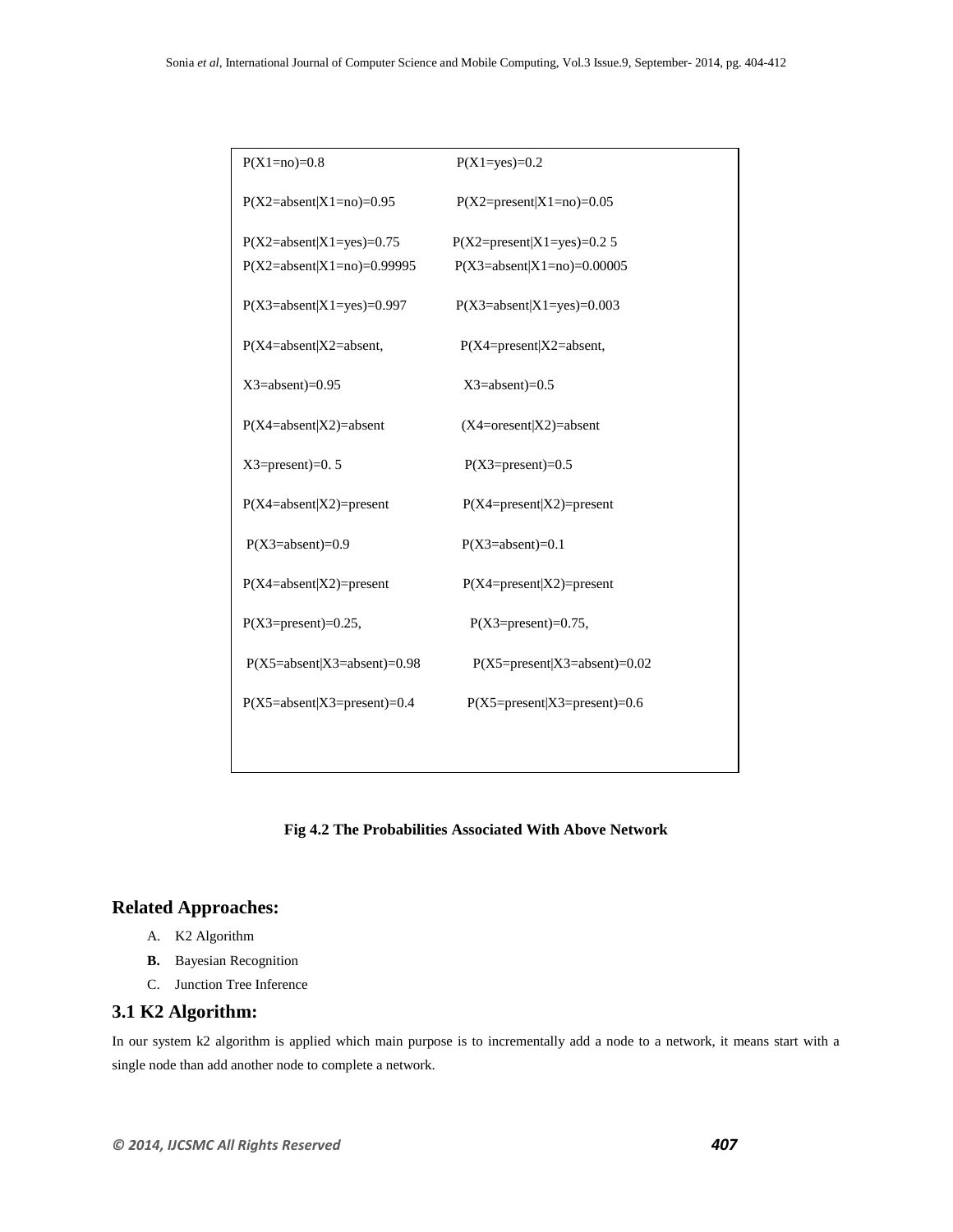Algorithm K2 used in learning step needs:

The K2 algorithm taken from [aEH93] is included below. This algorithm heuristically searches

for the most probable belief{network structure given a database of cases.

1. procedure K2;

2. fInput: A set of n nodes, an ordering on the nodes, an upper bound u on the

3. number of parents a node may have, and a database D containing m cases.g

4. fOutput: For each node, a printout of the parents of the node.g

5. for  $i=1$  to n do

6.  $i :=$  ;;

7. Pold :=  $f(i; j)$ ; fThis function is computed using Equation 20.g

8. OKToProceed := true;

9. While OKToProceed and j\_ij < u do

10. let z be the node in Pred(xi) - \_i that maximizes  $f(i;$  \_i [ fzg);

11. Pnew :=  $f(i; -i [ fzg);$ 

12. if Pnew > Pold then

13.  $Pold := Pnew$ ;

14.  $i := i$  [ fzg;

15. else OKToProceed := false;

16. end fwhileg;

17. write('Node: ', xi, ' Parent of xi: ',\_i);

18. end fforg;

19. end fK2g;

where:

i : set of parents of node xi

 $qi = j$ ij

i : list of all possible instantiations of the parents of xi in database D. That is, if  $p1$ ; : : : ; ps

are the parents of xi then i is the Cartesian product p1

x= xp

of all the possible values of attributes p1.

 $ri = Vij$ 

Vi : list of all possible values of the attribute xi

 $ijk$ : number of cases (i.e. instances) in D in which the attribute xi is instantiated with its

kth value, and the parents of xi in i are instantiated with the jth instantiation in i.

 $i\mathbf{j} = \mathbf{r}$ i

k=ijk. That is, the number of instances in the database in which the parents of

xi in i are instantiated with the jth instantiation in i.

#### **3.2 Bayesian Recognition:**

Bayesian methods utilize a search-and-score procedure to search the space of DAGs, and use the posterior density as a scoring function. There are many variations on Bayesian application [9] like greedy heuristic, combined with techniques to avoid local maxima in the posterior density (e.g., greedy search with random restarts or best first searches).Bayesian approaches are capable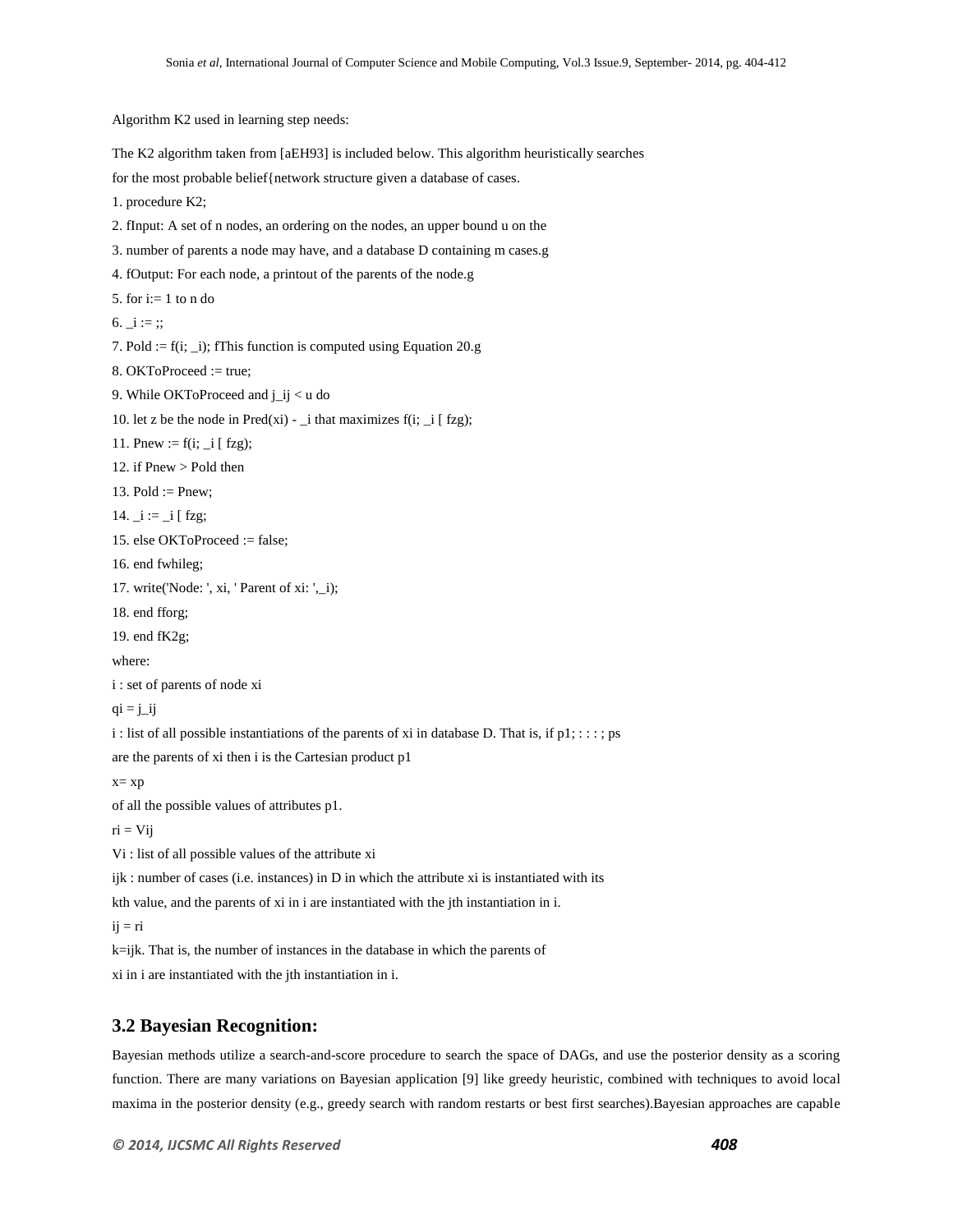of dealing with incomplete records in the database [10]. The most serious drawback to the Bayesian approaches is the fact that they are relatively slow.

## **3.3 Junction Tree:**

Junction tree inference will create a network through which we can easily determine the unauthorized users or applications. The goal of junction tree algorithm (JTA) is to define a potential representation of the graph such that, coupled with a suitable algorithm to modify these potentials, will result in the marginal of individual or groups could be obtained directly from the modified potentials.

#### **3.4 Framework For An Adaptive Intrusion Detection System:**

We propose a framework for an intrusion detection system using Bayesian network which combines k2 learning process, Bayesian Recognition and Junction Tree

Now we describe how framework starts and perform intrusion detection over a intrusion detection dataset. Working is described in six steps that are given below:

- Training data set is uploaded in our Bayesian IDS framework which contains normal signatures or connections and signature of known attacks. It is basically used to train the framework so that it can work on a testing data set.
- Testing data set is uploaded in our Bayesian IDS framework which contains thousands of computer connections. We have to detect the intrusion in this dataset.
	- K2 learning process lists the values of different features of computer connections that are present in a testing dataset.
	- Bayesian recognition uses these values for classifying the chances of attacks. It lists the output according to two classes: normal/anomaly and also with their corresponding parameter values for different features of all the computer connections present in a testing data set.
	- Junction Tree produces the final result in the form of records. It mainly uses the result of Bayesian Recognition and produce output according to the actual and predicted classes for each host with respective ID numbers.



**Fig 4.6 Architecture of Bayesian Intrusion Detection System**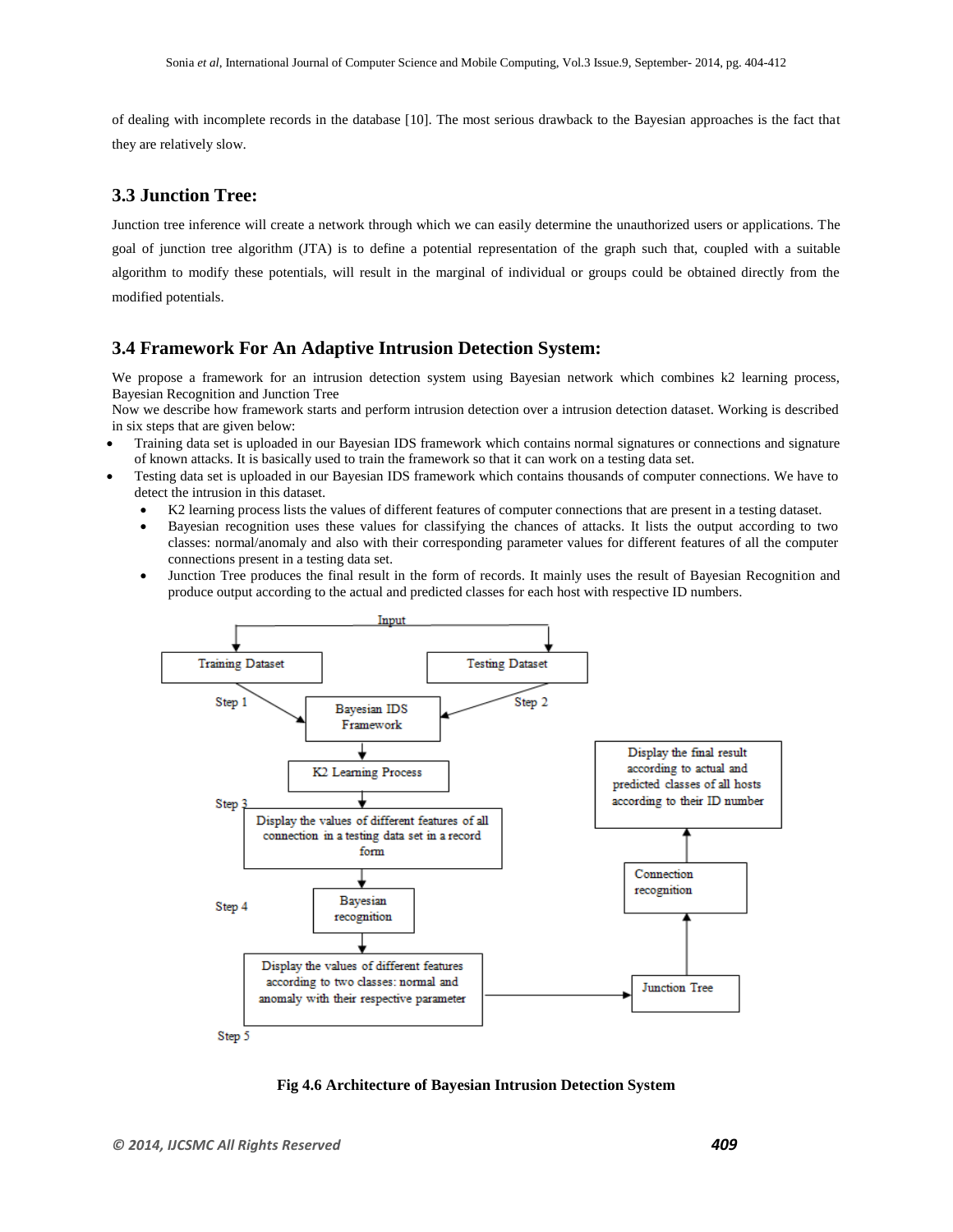# **4. RESULTS AND DISCUSSION**

Start intrusion detection system which contains multiple buttons.

- 1. Click on browse button and select the Training dataset.
- 2. Select testing dataset.
- 3. Perform k2 learning and Bayesian recognition and junction tree.

As shown below:

| <b>Properties</b><br>System<br>Ovgenize - | <b>Including Sec</b><br>A Bayesian Network Approach to perform Intrusion Detection | $\theta$<br>三· 国 |
|-------------------------------------------|------------------------------------------------------------------------------------|------------------|
| <b>Si</b> Favorites                       | A Bayesian Network Appracch to perform Intrusion Detection                         |                  |
|                                           | Select Training Data Set                                                           |                  |
| <b>EL</b> Desirop<br><b>Da Libraries</b>  |                                                                                    |                  |
| R Documents                               | <b>Browse</b><br>Select Testing Data Set                                           | 25.4.08          |
| A Masic                                   |                                                                                    | 36 GB            |
| <b>E.</b> Fictures                        | <b>Browse</b>                                                                      |                  |
| <b>B</b> Videos                           | #2 Learning Process                                                                |                  |
| <b>A</b> Mancy Sharma                     |                                                                                    |                  |
| Computer                                  |                                                                                    |                  |
| Local Disk (C)                            |                                                                                    |                  |
| Lis LENOVO (Dt)                           |                                                                                    |                  |
| drivers                                   |                                                                                    |                  |
| internal awards                           |                                                                                    |                  |
| Languages                                 |                                                                                    |                  |
| mano) thesis                              | Savesian Recognition                                                               |                  |
| metter of thesis                          |                                                                                    |                  |
| New folder                                |                                                                                    |                  |
| pen drive<br>rajesh thesis                |                                                                                    |                  |
| schures                                   |                                                                                    |                  |
| AL SYC                                    |                                                                                    |                  |
| <b>E</b> Toolbar                          |                                                                                    |                  |
| video songs                               | Junction Tree                                                                      |                  |
| 山 DVD RW Drive (Ft)                       |                                                                                    |                  |
| La Morach Office Click-to-Run             |                                                                                    |                  |
| <sup>9</sup> Buddy                        |                                                                                    |                  |
| <sup>6</sup> Lucky                        |                                                                                    |                  |
|                                           | ٠                                                                                  |                  |
| <b>% 9ia</b>                              |                                                                                    |                  |

**Figure 1 : User Interface of Propose System**

4. Now K2 learning process starts which gives the values of different features of a all connections present in a Testing Dataset as it is clearly visible on screen.

| Chasnice =<br><b>Proserbes</b>        | System         A Bayesian Network Approach to perform Intrusion Detection   | <b>CONTRACTOR</b> |                  | $= -10$    |
|---------------------------------------|-----------------------------------------------------------------------------|-------------------|------------------|------------|
| St Faundes                            | A Bayesian Network Appracch to perform Intrusion Detection                  |                   |                  |            |
| <b>Desirro</b>                        | Select Training Data Set                                                    |                   |                  |            |
| <b>Ubraries</b>                       | Jan/BADSHAHDesktp/IDRSWerl@RSWerldatasatsldatasatslkDDTrain+ 20Percent.arff |                   |                  |            |
| <b>B</b> Documents                    | Select Testing Data Set                                                     | Brawse            | 164.68<br>165 GB |            |
| M <sub>1</sub>                        | C:Use: EADSHAHDedday) (DRSNew) (DRSNew) datasets (datasets) (DDF) at 19     |                   |                  |            |
| <b>E</b> Pictures                     |                                                                             | Brasse            |                  |            |
| <b>B</b> Videos                       | 12 Learning Process                                                         |                   |                  |            |
| <b>B. Manoj Sharms</b>                |                                                                             |                   |                  |            |
| Computer                              |                                                                             |                   |                  |            |
| Lecal Disk (C)                        | 0, tcp, ftp data, 3f, 314, 0, 0, 0, 0, 0, 0, 1, 0, 0, 0, 0, 0, 0, 0, 0, 0,  |                   |                  |            |
| G LENOVO (D.)                         |                                                                             |                   |                  |            |
| divers                                |                                                                             |                   |                  |            |
| internal awards                       |                                                                             |                   |                  |            |
| <b>Languages</b>                      | m<br>$\epsilon$                                                             |                   |                  |            |
| menci thesis                          | <b>Bayman Recognition</b>                                                   |                   |                  |            |
|                                       |                                                                             |                   |                  |            |
| matter of thesis                      |                                                                             |                   |                  |            |
| New folder                            |                                                                             |                   |                  |            |
| pen frive                             |                                                                             |                   |                  |            |
| rajesh thesis                         |                                                                             |                   |                  |            |
| schares                               |                                                                             |                   |                  |            |
| <b>出</b> 50                           |                                                                             |                   |                  |            |
| Toobar                                |                                                                             |                   |                  |            |
| video songs                           | Junction Tree                                                               |                   |                  |            |
| <b>EL DIO RIV Drive (Ft)</b>          |                                                                             |                   |                  |            |
| Cia Microsoft Office Click-to-Run     |                                                                             |                   |                  |            |
| <sup>O</sup> l: Buddy                 |                                                                             |                   |                  |            |
| <sup>0</sup> Ludy                     |                                                                             |                   |                  |            |
| <sup>Ch</sup> Ship<br>1 item selected |                                                                             |                   |                  | N Computer |

**Figure 2 : K2 Learning Process Results**

- 5. Now system will perform Bayesian recognition which is classified in two behaviour
- Normal: indicates the system is protected.
- Anomaly : indicates something happens wrong.
- 6. The result of Bayesian recognition is a input to construct a junction tree.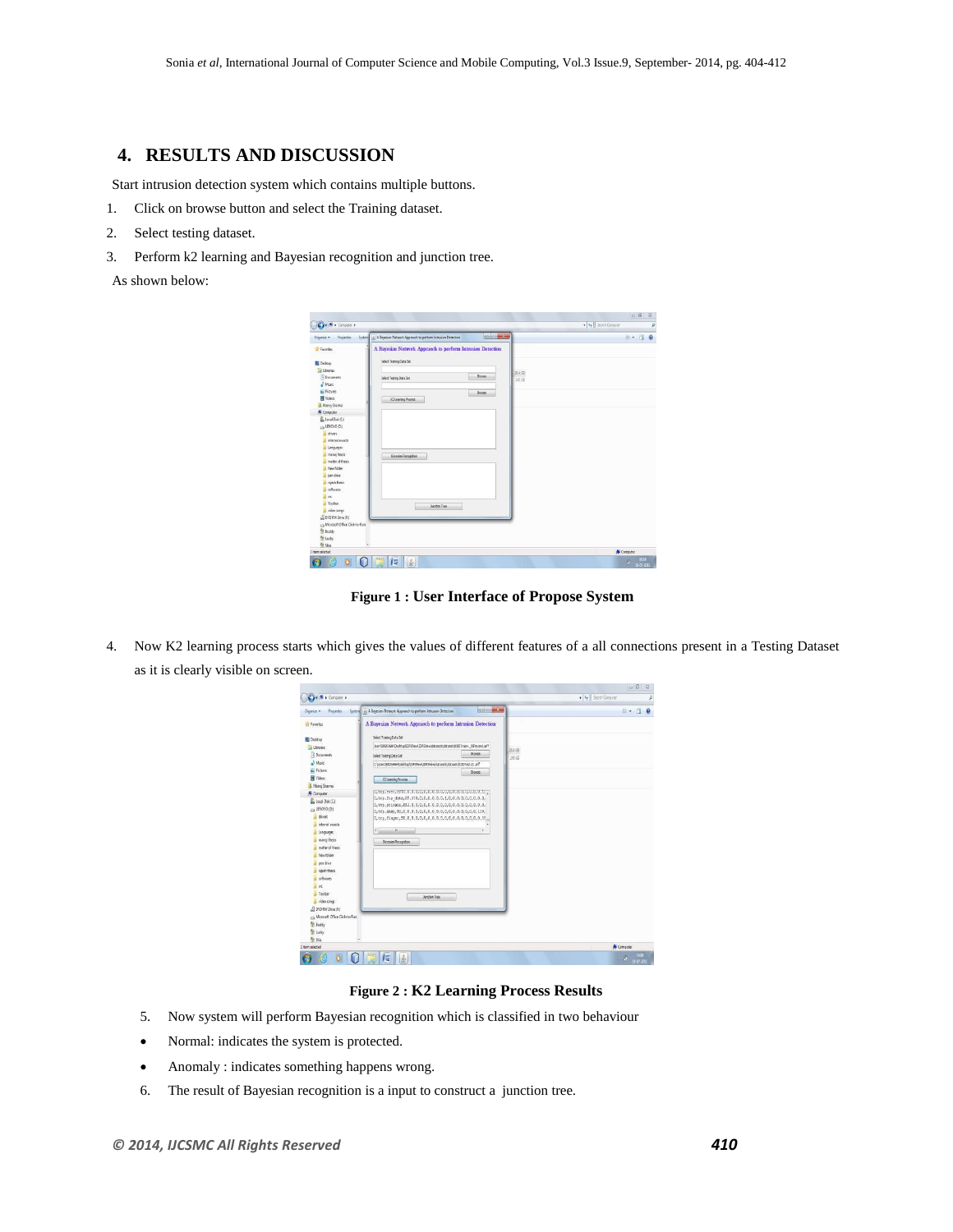| <b>Vir Fauntier</b>                   |                                                                             | System ( 4) A Bayesian Network Approach to perform Intrusion Detection |               | $O(1)$ $\rightarrow$ $\sim$ |        | 三十日        | Đ. |
|---------------------------------------|-----------------------------------------------------------------------------|------------------------------------------------------------------------|---------------|-----------------------------|--------|------------|----|
|                                       | A Bayesian Network Appracch to perform Intrusion Detection                  |                                                                        |               |                             |        |            |    |
|                                       | Select Transmothers Set                                                     |                                                                        |               |                             |        |            |    |
| <b>Decktop</b>                        | Jan BADS-W-IDeskto/IDRSNew/IDRSNew/datasets/datasets/8201/anv 20Ferrer Laff |                                                                        |               |                             |        |            |    |
| <b>By Ubraries</b>                    |                                                                             |                                                                        |               |                             | 354.08 |            |    |
| Cocuments                             | Select Testing Data Set                                                     |                                                                        | <b>Besaue</b> |                             | 245 GB |            |    |
| <sup>3</sup> Music                    | C/Users/BAD94W/Desktrp(IDRSNew/DRSNew/datasets/datasets/ZDTed-21.aff        |                                                                        |               |                             |        |            |    |
| <b>Pictures</b>                       |                                                                             |                                                                        | <b>Browse</b> |                             |        |            |    |
| Videos                                | #25aaming Process                                                           |                                                                        |               |                             |        |            |    |
| <b>B. Manci Sharma</b>                |                                                                             |                                                                        |               |                             |        |            |    |
| <b>N</b> Computer                     | 0, trp, ftp data, SF, 314.0, 0, 0, 0, 0, 0, 1, 0, 0, 0, 0, 0, 0, 0, 0, 0,   |                                                                        |               |                             |        |            |    |
| Local Disk (C)                        |                                                                             |                                                                        |               |                             |        |            |    |
| Ca LENOVO (D.)                        |                                                                             |                                                                        |               |                             |        |            |    |
| diver                                 |                                                                             |                                                                        |               |                             |        |            |    |
| internal awards                       |                                                                             |                                                                        |               |                             |        |            |    |
| Languages                             |                                                                             |                                                                        |               |                             |        |            |    |
| marcithesis                           | <b>Bovesan Fecognition</b>                                                  |                                                                        |               |                             |        |            |    |
| matter of thesis                      | ment                                                                        | 0.0428                                                                 | 0.206         |                             |        |            |    |
| New folder                            | std. day.                                                                   | 0.188                                                                  | 0.4026        |                             |        |            |    |
| pen drive                             | weight sum                                                                  | 13449                                                                  | 11743         |                             |        |            |    |
| niesh thesis                          | scecision                                                                   | 0.01                                                                   | 0.01          |                             |        |            |    |
| softwares                             |                                                                             |                                                                        |               |                             |        |            |    |
| w<br>Il Toobar                        |                                                                             |                                                                        |               |                             |        |            |    |
| aideo sonigi                          | Justine Tree                                                                |                                                                        |               |                             |        |            |    |
| <b>BOID RW Drive (F:)</b>             |                                                                             |                                                                        | <b>COLOR</b>  |                             |        |            |    |
| Ca Morsoft Office Click-to-Ran        |                                                                             |                                                                        |               |                             |        |            |    |
| $\frac{\partial u}{\partial x}$ Buddy |                                                                             |                                                                        |               |                             |        |            |    |
| <sup>th</sup> Ludy                    |                                                                             |                                                                        |               |                             |        |            |    |
| <b>Be Shiel</b>                       |                                                                             |                                                                        |               |                             |        |            |    |
| 1 item selected                       |                                                                             |                                                                        |               |                             |        | N Computer |    |
|                                       |                                                                             |                                                                        |               |                             |        |            |    |

**Figure 3 : Bayesian Recognition Process Results**

7. Junction tree produce a final result which means we can able to determine that attack is made or not.

| 4. A Bayesian Network Appracch to perform Intrusion Detection                                                                                                                                                                                                                                                                                                                                                                                                                 | $\Box$                                                                                                 | <b>RESIDENCE</b><br>A. A Bevesian Network Agencych to perform Intrusion Detection                                                                                                                                                                                                                                                                                                                                                                                                                                      |
|-------------------------------------------------------------------------------------------------------------------------------------------------------------------------------------------------------------------------------------------------------------------------------------------------------------------------------------------------------------------------------------------------------------------------------------------------------------------------------|--------------------------------------------------------------------------------------------------------|------------------------------------------------------------------------------------------------------------------------------------------------------------------------------------------------------------------------------------------------------------------------------------------------------------------------------------------------------------------------------------------------------------------------------------------------------------------------------------------------------------------------|
| A Bayesian Network Appraoch to perform Intrusion Detection<br>St Fall<br>Select Training Data Set<br>JustiBADS-WHOesktopIDRSNewIDRSNewIdstagets/datasets/EDTrain+ 20Fercent.art<br>Select Testing Onta Set<br>C/UsersBADSHAHIDesktool/DRSNew/IDRSNew/datasets/datasets/007est-21.aff<br>42 Learning Process<br>0.tcs.scivate.2E2.0.0.0.0.0.0.0.0.0.0.0.0.0.0.0.0.0.<br><b>Bayesian Recognition</b><br>198,423<br>std. day.<br>veight sun<br>precision<br><b>Junction Tree</b> | <b>Broade</b><br><b>Browse</b><br>0.0428<br>0.205<br>0.186<br>0.4024<br>13449<br>11743<br>0.01<br>0.01 | Comedian Resources<br>ID: 13.0, actual: anomaly, predicted: normal<br>ID: D.O. actual: anomaly, predicted: anomaly<br>ID: D.O. actual: anomaly, predicted: normal<br>ID: D.G. actual: normal, scedicted: normal<br>ID: 0.0, actual: anomaly, predicted: anomaly<br>ID: 0.0, actual: anomaly, predicted: anomaly<br>ID: 0.0, actual: anomaly, predicted: anomaly<br>ID: 7570.0, actual: anomaly, predicted: normal<br>ID: 0.0, actual: normal, predicted: normal<br>The fi-fi accounts appeal practiceads appeal<br>Ext |
| Mercelt Office Click-to-Run<br><sup>6</sup> Buddy                                                                                                                                                                                                                                                                                                                                                                                                                             |                                                                                                        |                                                                                                                                                                                                                                                                                                                                                                                                                                                                                                                        |

**Figure 4 : Junction Tree Process Results**

It is the last module of our system which starts working by constructing a network.

# **5. CONCLUSION:**

By combining three approaches namely K2 learning process, Bayesian recognition and junction tree inference we concluded that the performance of intrusion detection system increases as compared when these approaches are used independently. This proposed technique is more secured and less time consuming.